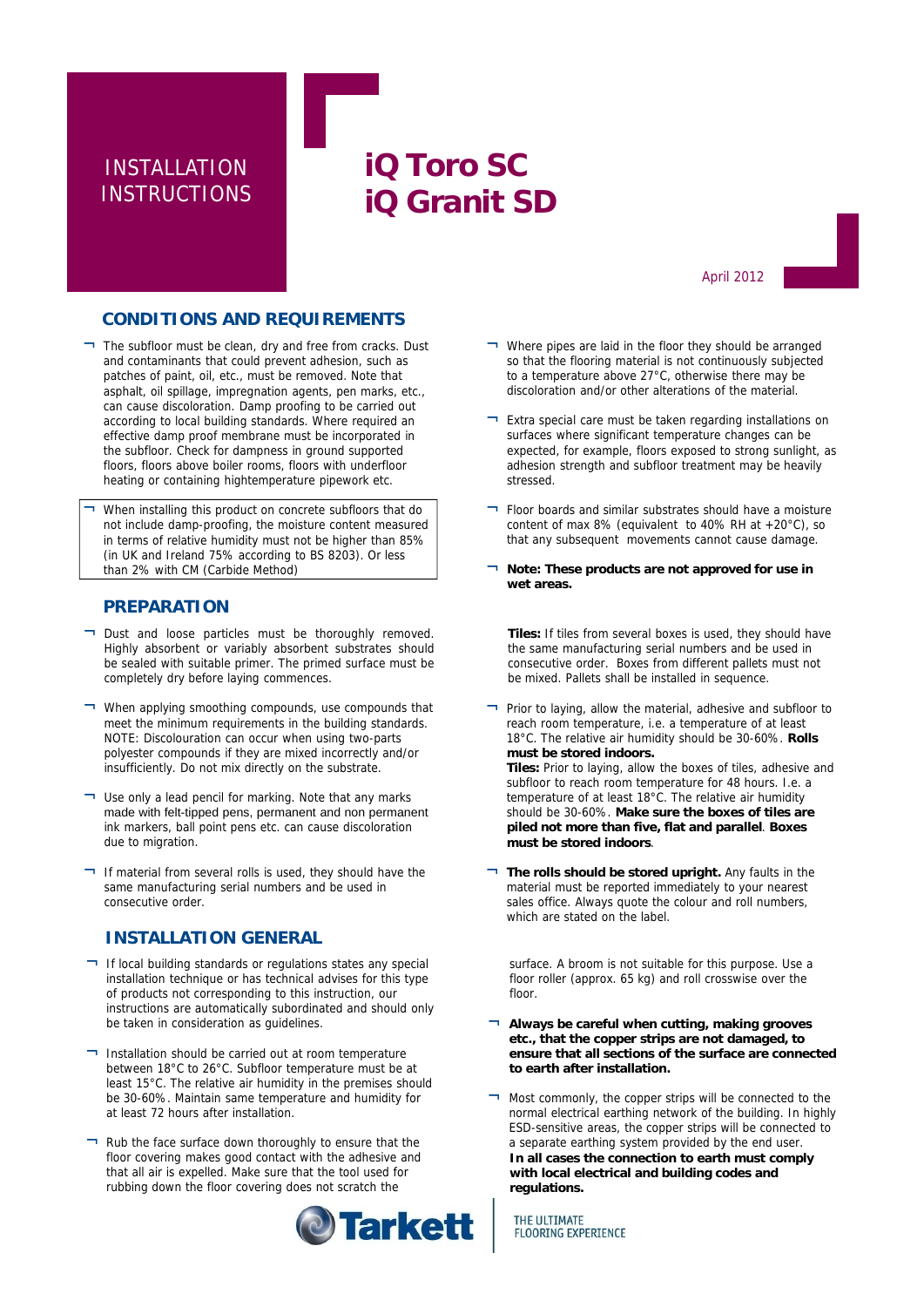## **INSTALLATION SHEETS**

- $\neg$  The earth connection is achieved with the copper strips.
- ¬ Cut the sheets to length and, if possible, lay them out to acclimatise prior to laying. This is particularly important for longer lengths.
- ¬ **Sheets must be installed so that colour differences are avoided. Reverse sheets whenever possible.**

#### **Earth connection sheets**

**Sheets < 10 metres:**  Only use the copper strip at one of the short ends.

#### **Sheets 10 - 20 metres:**

A copper strip is placed crossways under the sheets, approx. 200 mm from the short ends. A 100 cm copper strip is placed lengthways under transversal joints.

#### **Sheets > 20 meters:**

Apply copper strips crossways at short ends and at every 20 meter. A 100 cm copper strip is placed lengthways under transversal joints.

#### **General recommendation for earth connection**

**sheets:** The distance from any randomly chosen point on the installed floor to a copper strip must not exceed 10 metres.

### **INSTALLATION TILES**

- $\Box$  The earth connection is achieved with the copper strips.
- ¬ **The tiles are fully adhered with a high quality conductive adhesive with permanent conductive properties. See the adhesive manufacturer's instruction regarding coverage, open time etc.** The assembly time depends on the type of substrate, its absorbency, the temperature and air humidity in the premises.
- ¬ Tiles could be installed in the same direction or in a checkerboard pattern.

#### **Earth connection tiles**

The tiles are connected to earth with the system of conductive adhesive and underlying copper strips. The earth connection is provided with copper strips across the shorter dimension of the room, every 20 m and connected to earth.

**General recommendation for earth connection sheets:** The distance from any randomly chosen point on the installed floor to a copper strip must not exceed 10 metres.

¬ The sheets are fully adhered with an adhesive approved for Tarkett's homogeneous vinyl sheet. **See the adhesive manufacturer´s instruction regarding coverage, open time etc.**  The assembly time depends on the type of substrate, its absorbency, the temperature and air humidity in the

premises. **On top of the copper strips, apply a high quality conductive adhesive with permanent conductive properties using a brush.**



- Before starting installation, determine the method of laying taking into account the shape of the room and the design to be laid. Installation should start from the middle of the room and be finish along the walls.
- ¬ When installing on access flooring systems separate earth connection is not normally required, as this is achieved by the adhesive and the metal construction. Advise concerning conductivity should be taken from the manufacturer of the access flooring system





THE ULTIMATE **FLOORING EXPERIENCE**